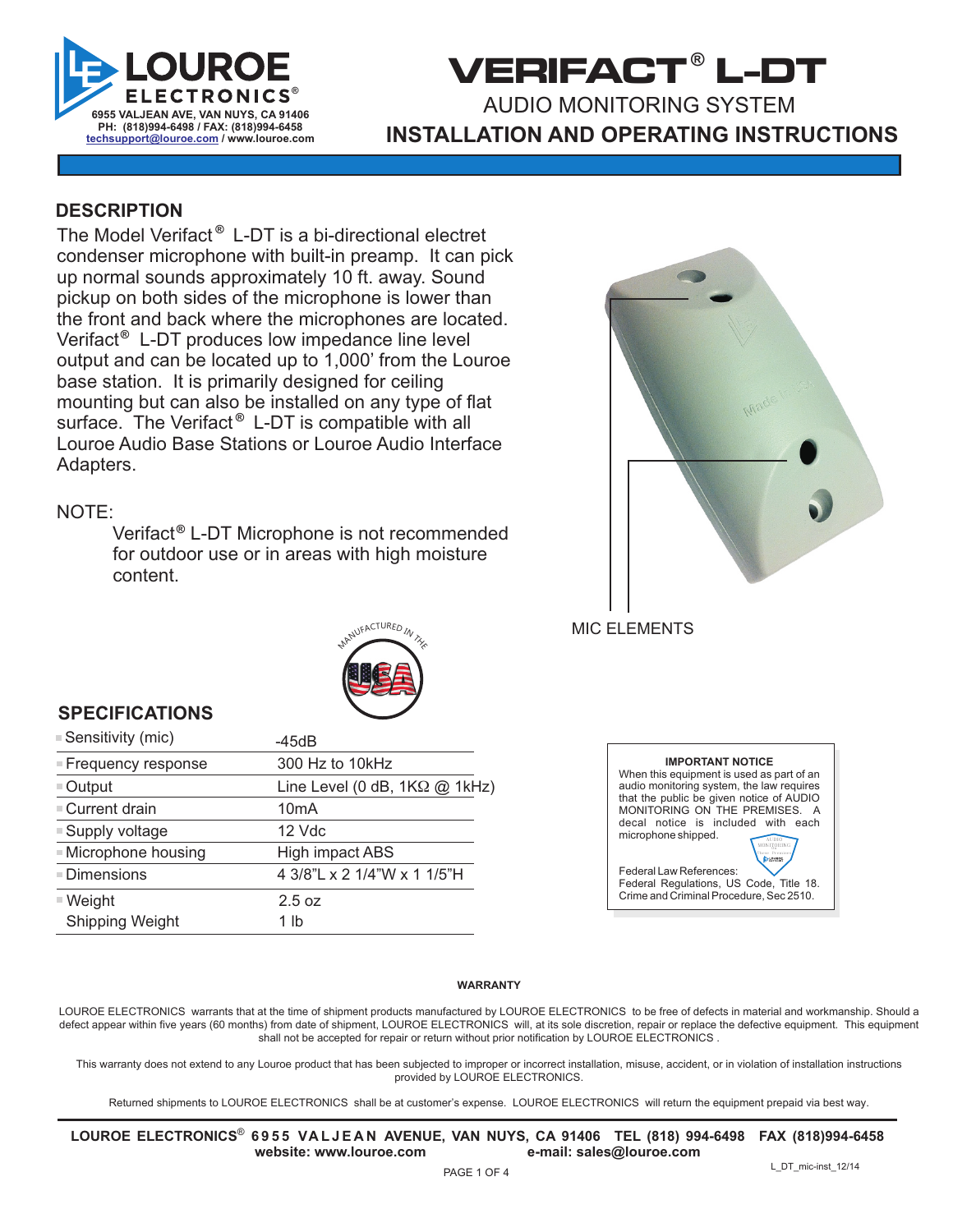#### **ELECTRICAL CONNECTION**

The Verifact<sup>®</sup> L-DT has 2 mounting holes for surface mounting to a ceiling or other flat surface. It should be positioned so that the front and back microphone elements are 4' to 8' from the area of desired coverage.

**MICROPHONE CONNECTION** (See interconnection diagram in the next page)

A 3-pin terminal block is located on the back of the microphone housing, marked A, B, C.

|                     | A represents +12 Vdc Power |
|---------------------|----------------------------|
|                     | B represents Audio Output  |
| C represents Ground |                            |

If using West Penn 452 or equivalent with same color code, connect:

- 1. Red wire (12 Vdc) connects to terminal A of microphone terminal block
- 2. Black wire (audio out) connects to terminal B of microphone terminal block
- 3. Bare wire (ground) connects to terminal C of microphone terminal block

#### **CONNECTING VERIFACT L-DT MICROPHONE TO A LOUROE™ BASE STATION OR AUDIO ® INTERFACE ADAPTER**

All Louroe audio base stations and Interface Adapters have corresponding terminal blocks marked A, B, C. Connect other end of cable as follows:

- 1. Red wire from microphone connects to pin A of Base Station (12Vdc)
- 2. Black wire from microphone connects to pin B of Base Station (Audio Output)
- 3. Bare wire from microphone connects to pin C of Base Station (Ground)

#### CONNECTING VERIFACT<sup>®</sup> L-DT MICROPHONE TO OTHER AUDIO DEVICES.

If a Louroe audio base station is not used and microphone is being connected directly to another receiving device from other manufacturers, 12 Vdc power must be applied to terminals A and C. (A is positive, C is negative). Terminals B and C of microphone (C is common) go to the "Audio In" or "Line in" of the audio source. A shielded cable is recommended.

**INSTALLATION TIP**: If the area to be monitored for audio is noisy or has background disturbances, the microphone elements should be positioned facing the subjects (front and back). Since the unit is bi-directional, the sound from the subjects facing the microphone elements are more louder than background noise coming from the sides of the microphone.

#### **INSTALLATION TIPS**

- 1. Use overall shielded audio cable only. West Penn 452, Belden 8451 or equivalent. Unshielded cable is not satisfactory for sound system.
- 2. When used at a cash register checkout, microphone should be installed between the casher and the customer with the microphone element facing them.
- 3. Avoid installing microphone near air vents, air conditioners, fans and other equipment that generate high sound and air pressure.
- 4. If microphone is installed in a police interview room, room should be conditioned with any type of carpeting, acoustical ceiling tiles, acoustical foam, etc. to reduce echo. This will enhance the quality of live and recorded audio.
- 5. When using a base station such as the APR-1 and microphone should have a barrier or solid wall between them in order to avoid audio feedback, especially when they are in close proximity to each other. If no barrier, microphone should be at least 25' from APR-1 to avoid acoustical feedback.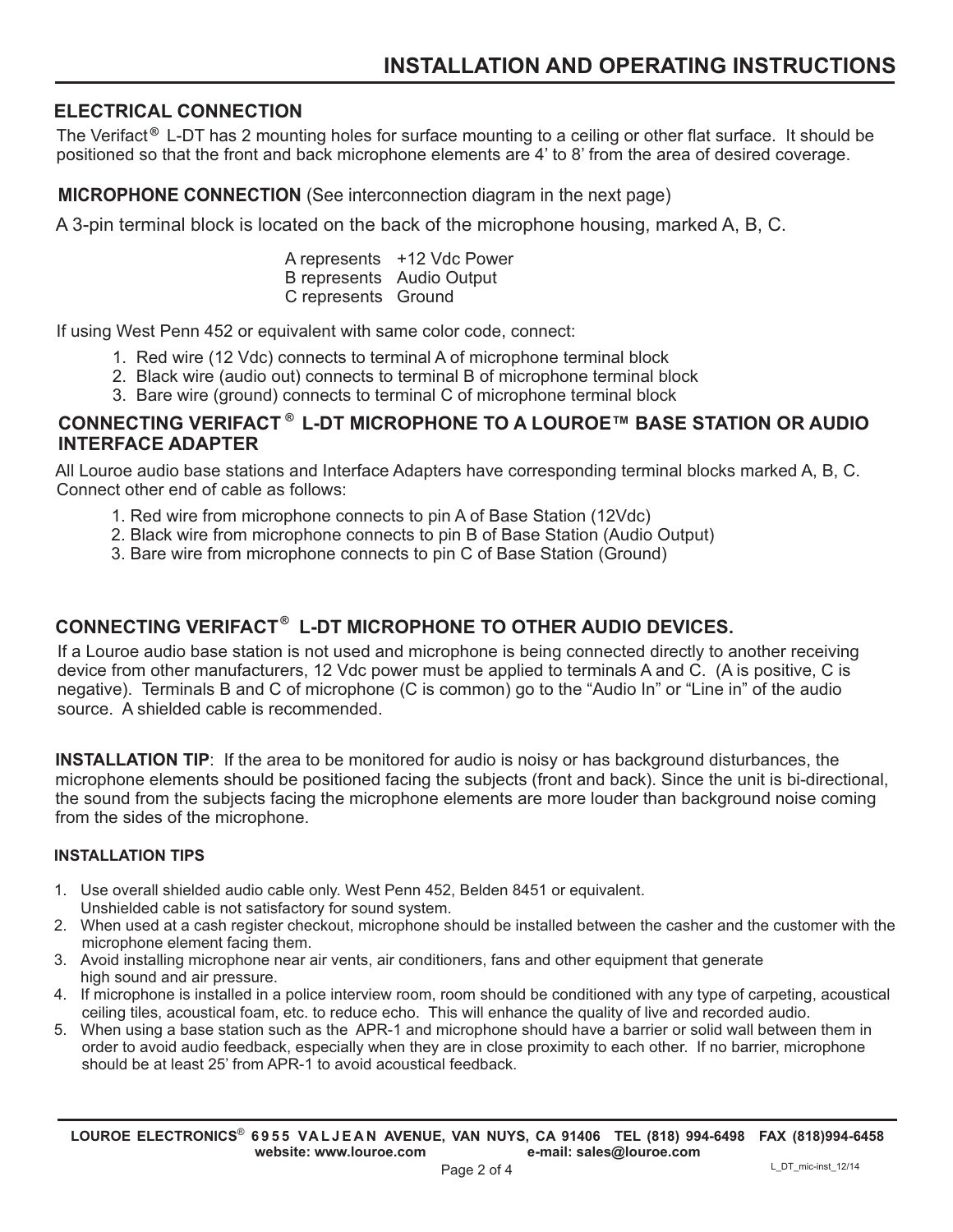### INTERCONNECTION DIAGRAM BETWEEN THE VERIFACT<sup>®</sup> L-DT **AND RECEIVING DEVICES SUCH AS A BASE STATION OR AUDIO INTERFACE ADAPTOR**



#### **OTHER AUDIO RECIVERS AND RECORDERS**

**LOUROE ELECTRONICS 6 9 5 5 VA L J E A N AVENUE, VAN NUYS, CA 91406 TEL (818) 994-6498 FAX 994-6458 (818)** ® **website: www.louroe.com e-mail: sales@louroe.com**